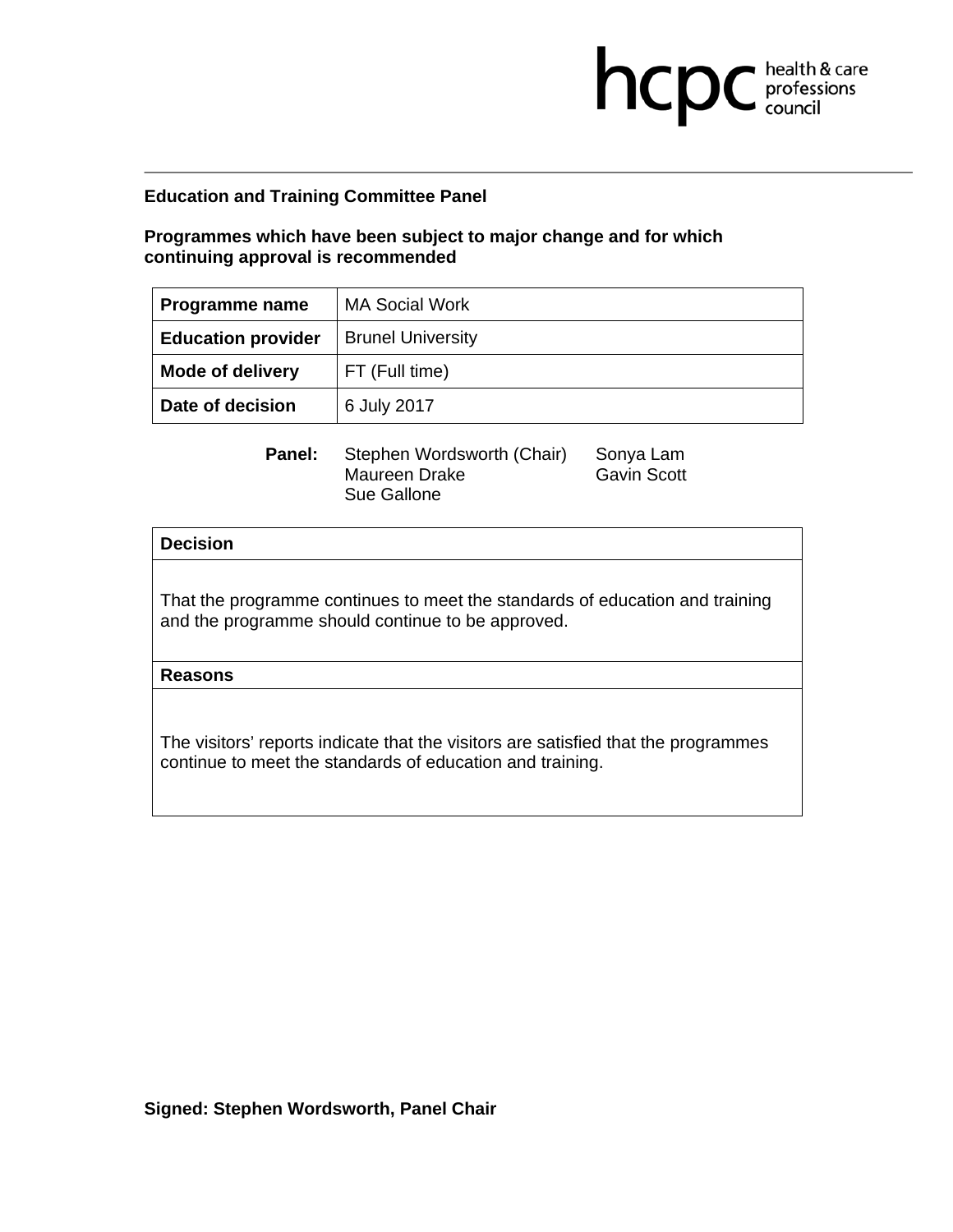# **Programmes which have been subject to major change and for which continuing approval is recommended**

| Programme name            | Post Graduate Diploma in Social Work (Masters Exit<br>Route Only) |  |
|---------------------------|-------------------------------------------------------------------|--|
| <b>Education provider</b> | <b>Brunel University</b>                                          |  |
| <b>Mode of delivery</b>   | FT (Full time)                                                    |  |
| Date of decision          | 6 July 2017                                                       |  |

| <b>Panel:</b> Stephen Wordsworth (Chair) | Sonya Lam          |
|------------------------------------------|--------------------|
| Maureen Drake                            | <b>Gavin Scott</b> |
| Sue Gallone                              |                    |

vin Scott

**health & care** 

#### **Decision**

That the programme continues to meet the standards of education and training and the programme should continue to be approved.

#### **Reasons**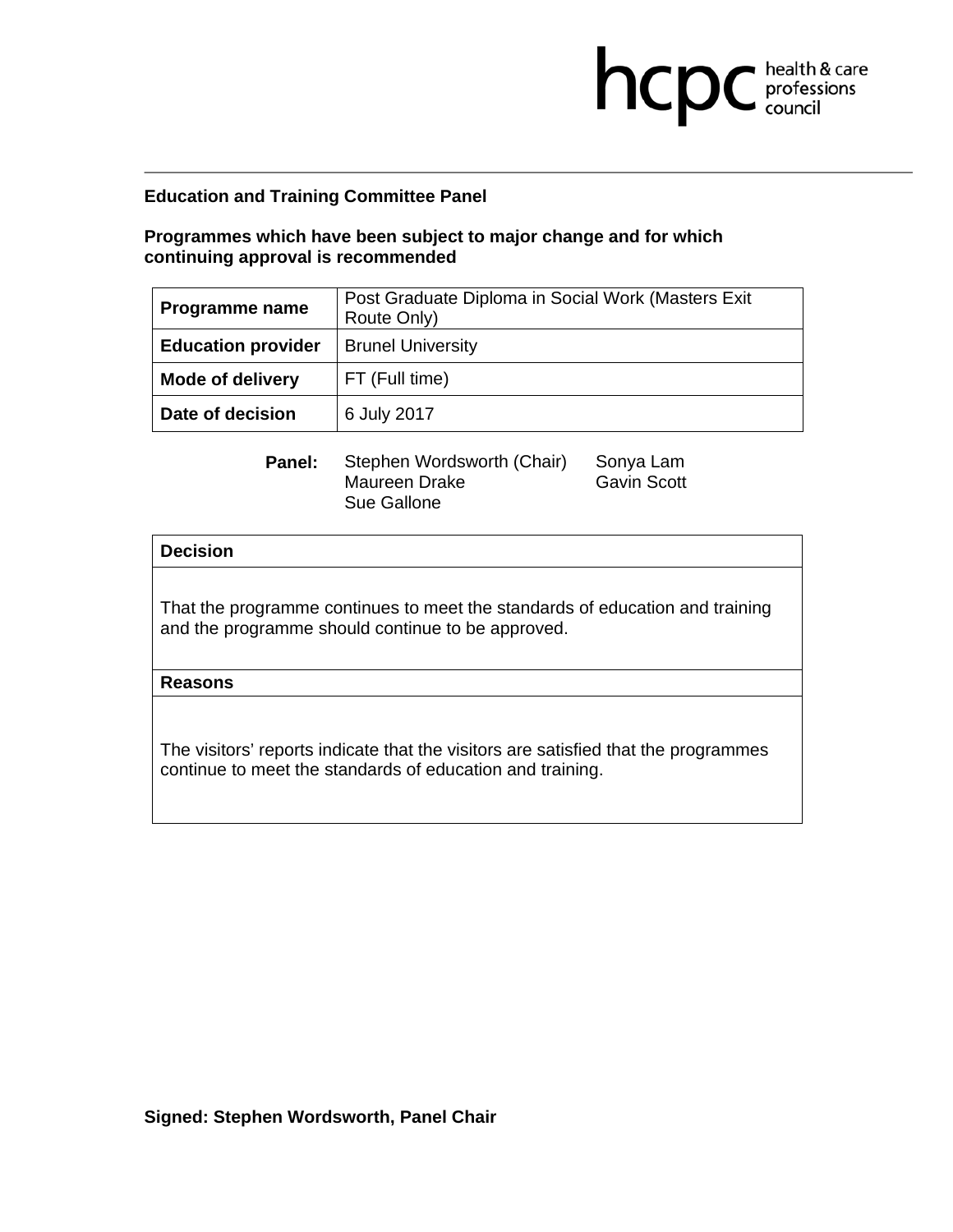# **Programmes which have been subject to major change and for which continuing approval is recommended**

| <b>Programme name</b>     | Post Graduate Certificate in Non-Medical Prescribing |  |
|---------------------------|------------------------------------------------------|--|
| <b>Education provider</b> | <b>Cardiff University</b>                            |  |
| <b>Mode of delivery</b>   | PT (Part time)                                       |  |
| Date of decision          | 6 July 2017                                          |  |

**health & care** 

**Panel:** Stephen Wordsworth (Chair) Sonya Lam Maureen Drake Gavin Scott Sue Gallone

### **Decision**

That the programme continues to meet the standards of education and training and the programme should continue to be approved.

**Reasons**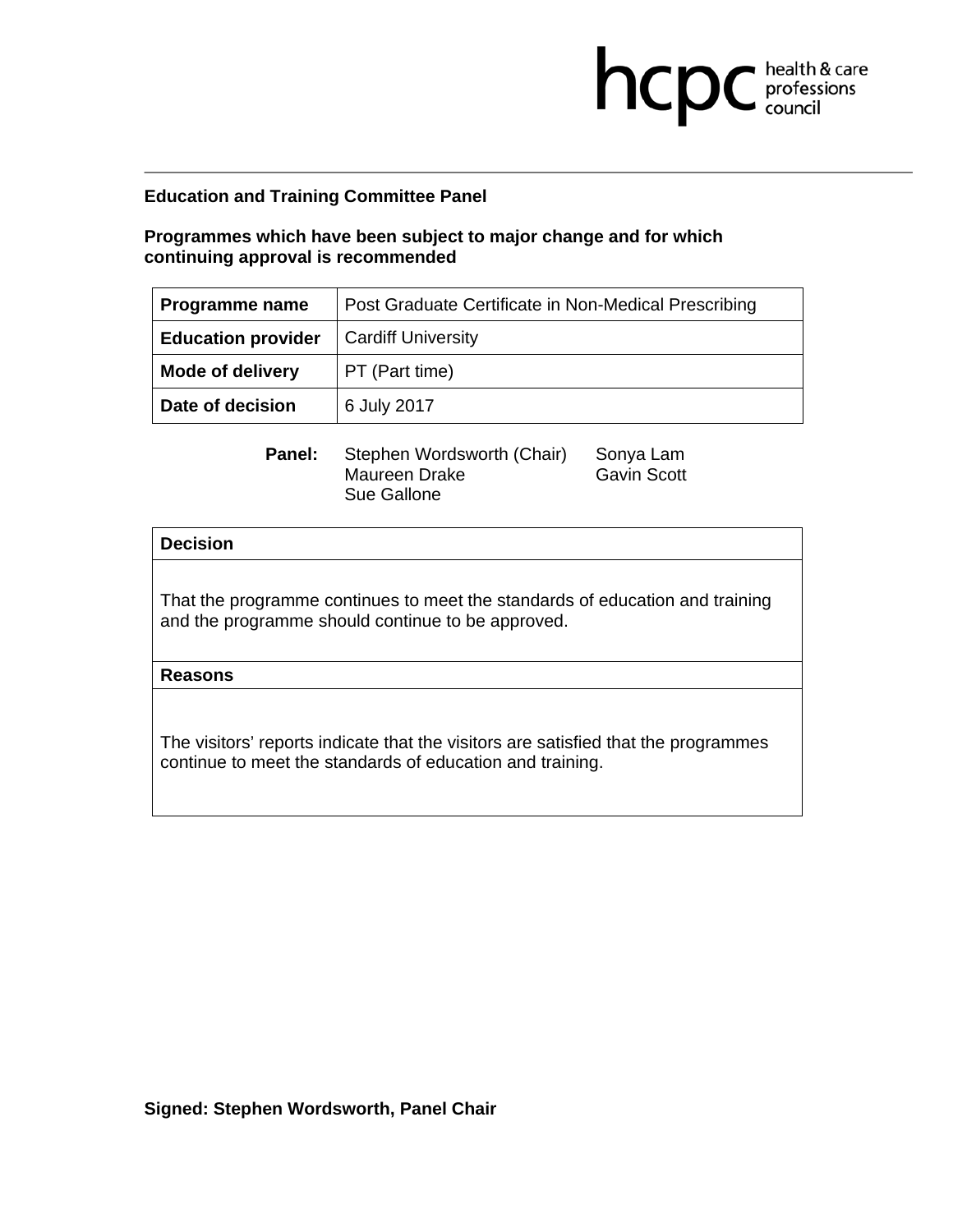**Programmes which have been subject to major change and for which continuing approval is recommended** 

| Programme name            | BSc (Hons) Radiotherapy and Oncology |
|---------------------------|--------------------------------------|
| <b>Education provider</b> | <b>Cardiff University</b>            |
| <b>Mode of delivery</b>   | FT (Full time)                       |
| Date of decision          | 6 July 2017                          |

**Panel:** Stephen Wordsworth (Chair) Sonya Lam Maureen Drake Gavin Scott Sue Gallone

**health & care** 

#### **Decision**

That the programme continues to meet the standards of education and training and the programme should continue to be approved.

**Reasons**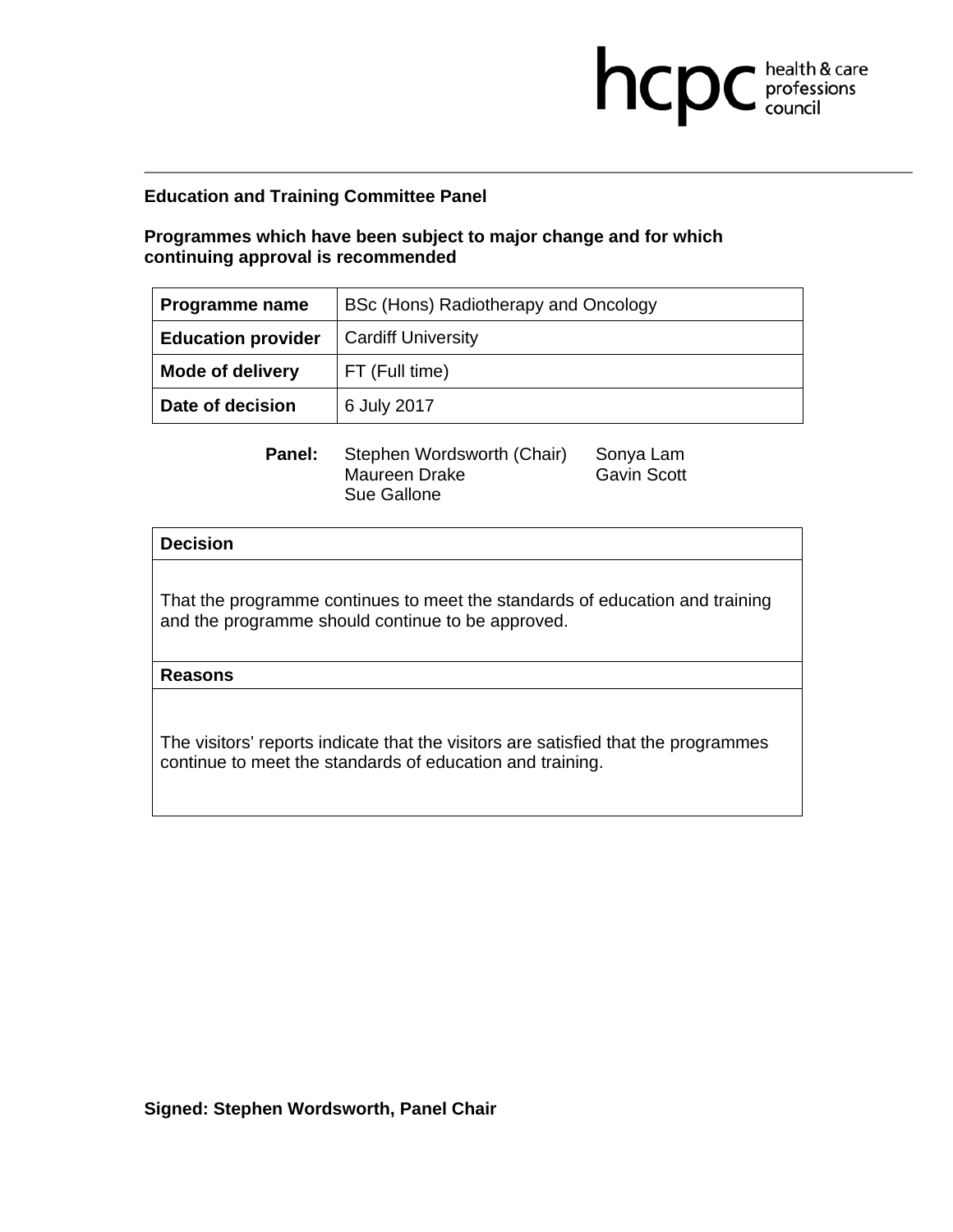# **Programmes which have been subject to major change and for which continuing approval is recommended**

| Programme name            | Professional Doctorate in Counselling Psychology |  |
|---------------------------|--------------------------------------------------|--|
| <b>Education provider</b> | City, University of London                       |  |
| <b>Mode of delivery</b>   | FT (Full time)                                   |  |
| Date of decision          | 6 July 2017                                      |  |

**Panel:** Stephen Wordsworth (Chair) Sonya Lam Maureen Drake Gavin Scott Sue Gallone

**health & care** 

### **Decision**

That the programme continues to meet the standards of education and training and the programme should continue to be approved.

**Reasons**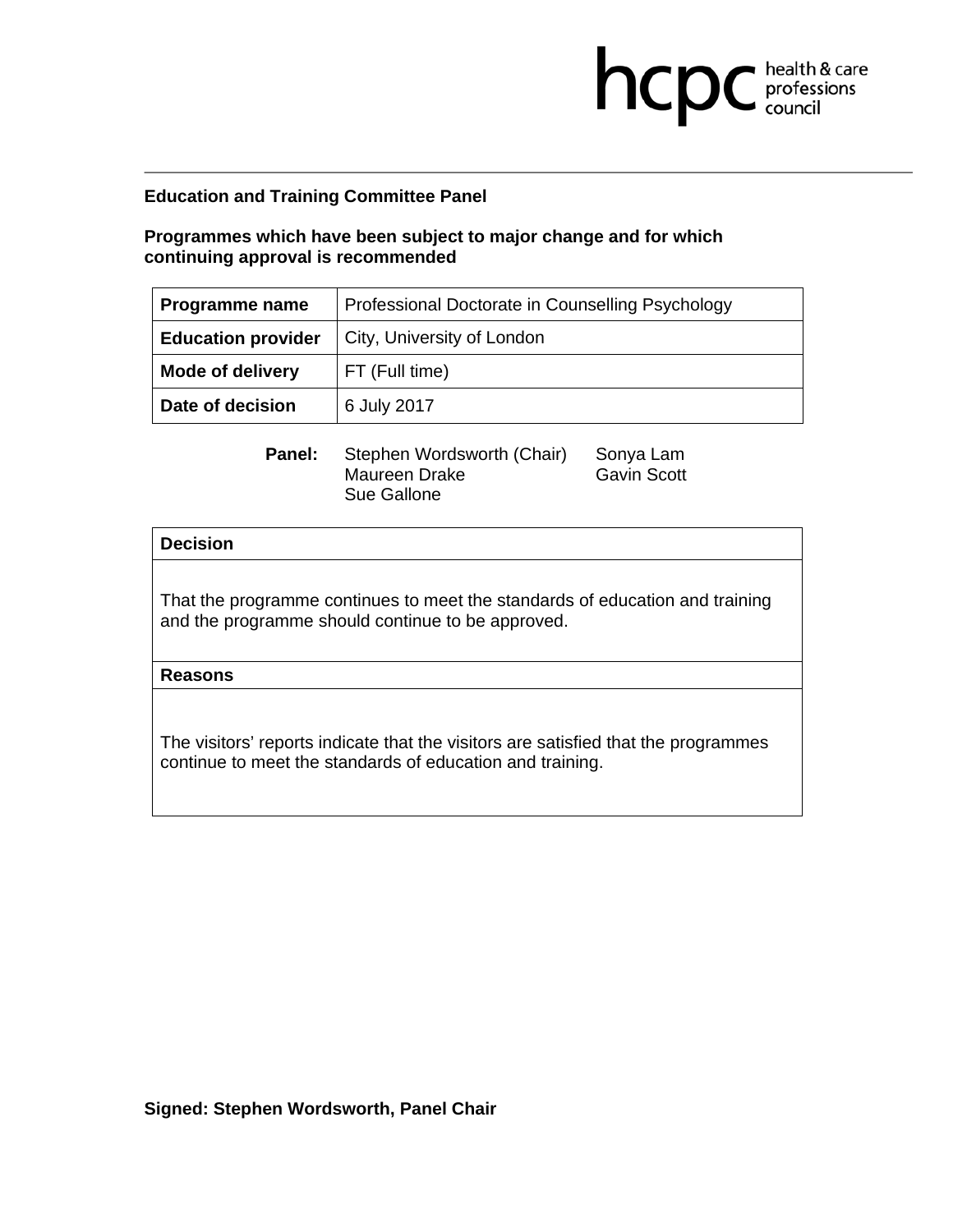**Programmes which have been subject to major change and for which continuing approval is recommended** 

| Programme name            | <b>BA Honours in Social Work</b> |
|---------------------------|----------------------------------|
| <b>Education provider</b> | De Montfort University           |
| <b>Mode of delivery</b>   | FT (Full time)                   |
| Date of decision          | 6 July 2017                      |

**health & care** 

**Panel:** Stephen Wordsworth (Chair) Sonya Lam Maureen Drake Gavin Scott Sue Gallone

### **Decision**

That the programme continues to meet the standards of education and training and the programme should continue to be approved.

**Reasons**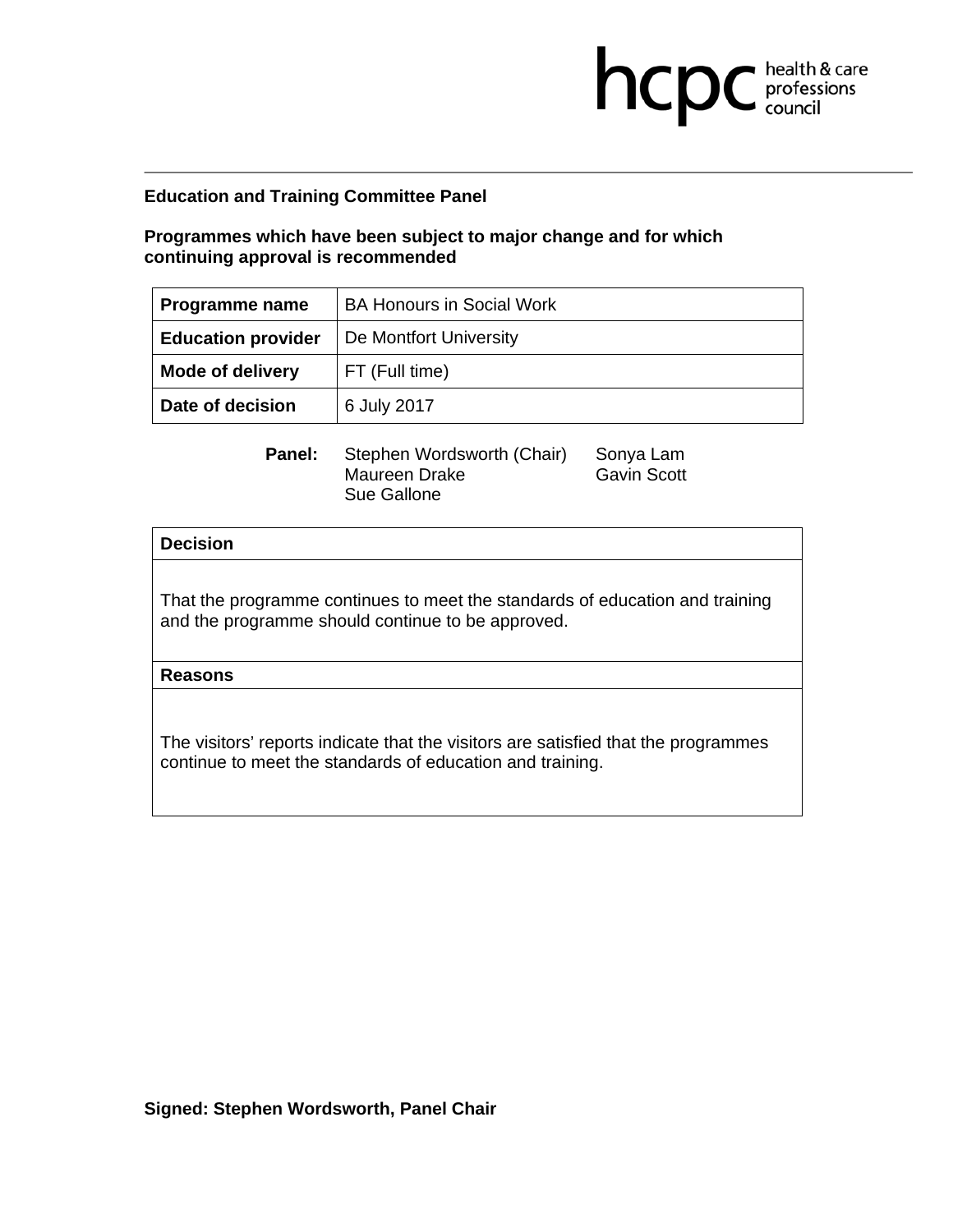**Programmes which have been subject to major change and for which continuing approval is recommended** 

| Programme name            | <b>MSc Social Work</b>     |
|---------------------------|----------------------------|
| <b>Education provider</b> | University of Huddersfield |
| <b>Mode of delivery</b>   | FT (Full time)             |
| Date of decision          | 6 July 2017                |

**health & care** 

**Panel:** Stephen Wordsworth (Chair) Sonya Lam Maureen Drake Gavin Scott Sue Gallone

### **Decision**

That the programme continues to meet the standards of education and training and the programme should continue to be approved.

**Reasons**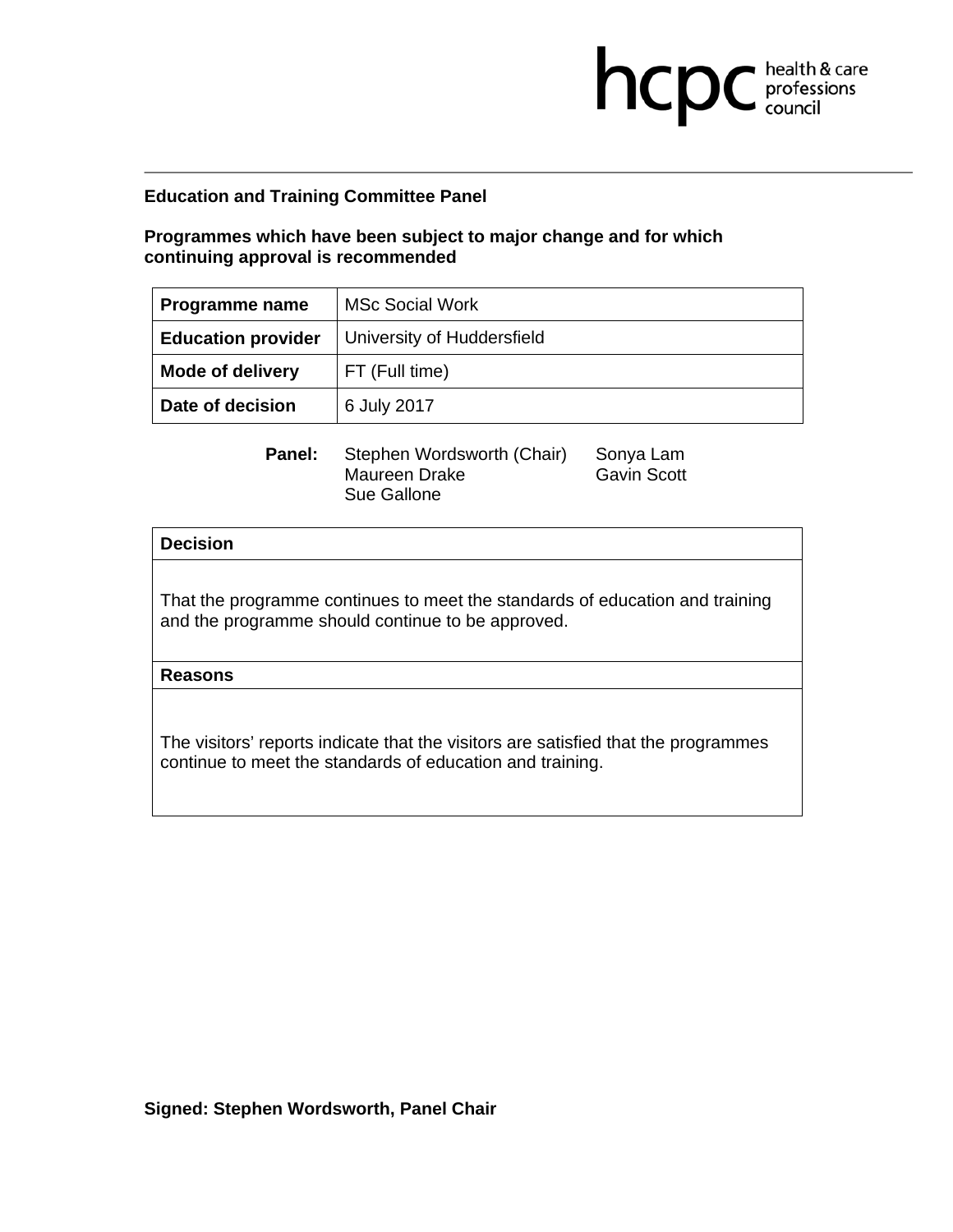**Programmes which have been subject to major change and for which continuing approval is recommended** 

| Programme name            | BSc (Hons) in Social Work  |
|---------------------------|----------------------------|
| <b>Education provider</b> | University of Huddersfield |
| <b>Mode of delivery</b>   | FT (Full time)             |
| Date of decision          | 6 July 2017                |

**health & care** 

**Panel:** Stephen Wordsworth (Chair) Sonya Lam Maureen Drake Gavin Scott Sue Gallone

### **Decision**

That the programme continues to meet the standards of education and training and the programme should continue to be approved.

**Reasons**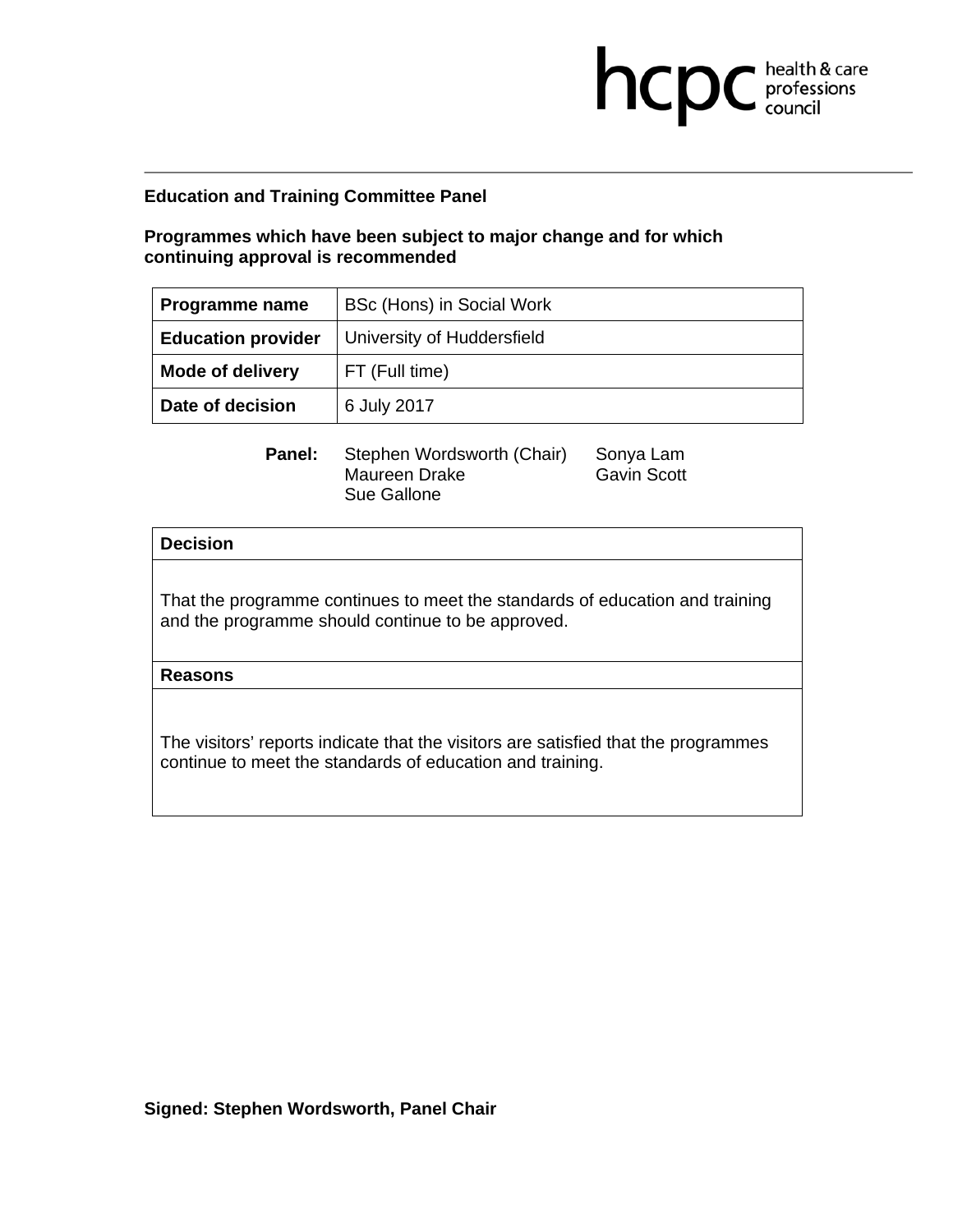**Programmes which have been subject to major change and for which continuing approval is recommended** 

| Programme name            | <b>BA (Hons) Social Work</b> |
|---------------------------|------------------------------|
| <b>Education provider</b> | <b>Keele University</b>      |
| <b>Mode of delivery</b>   | FT (Full time)               |
| Date of decision          | 6 July 2017                  |

**health & care** 

**Panel:** Stephen Wordsworth (Chair) Sonya Lam Maureen Drake Gavin Scott Sue Gallone

### **Decision**

That the programme continues to meet the standards of education and training and the programme should continue to be approved.

**Reasons**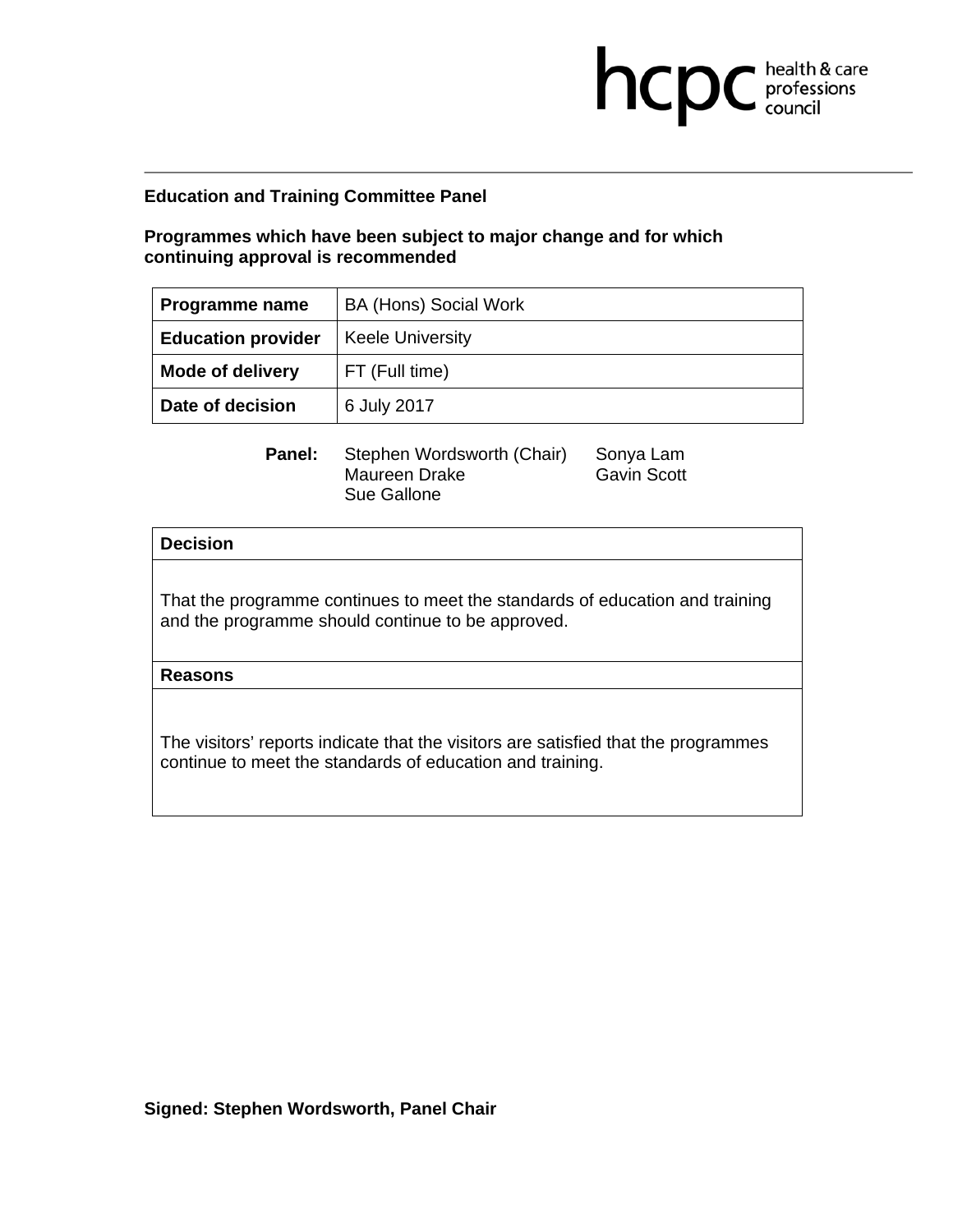**Programmes which have been subject to major change and for which continuing approval is recommended** 

| Programme name            | <b>MA Social Work</b>   |
|---------------------------|-------------------------|
| <b>Education provider</b> | <b>Keele University</b> |
| <b>Mode of delivery</b>   | FT (Full time)          |
| Date of decision          | 6 July 2017             |

**health & care** 

**Panel:** Stephen Wordsworth (Chair) Sonya Lam Maureen Drake Gavin Scott Sue Gallone

### **Decision**

That the programme continues to meet the standards of education and training and the programme should continue to be approved.

**Reasons**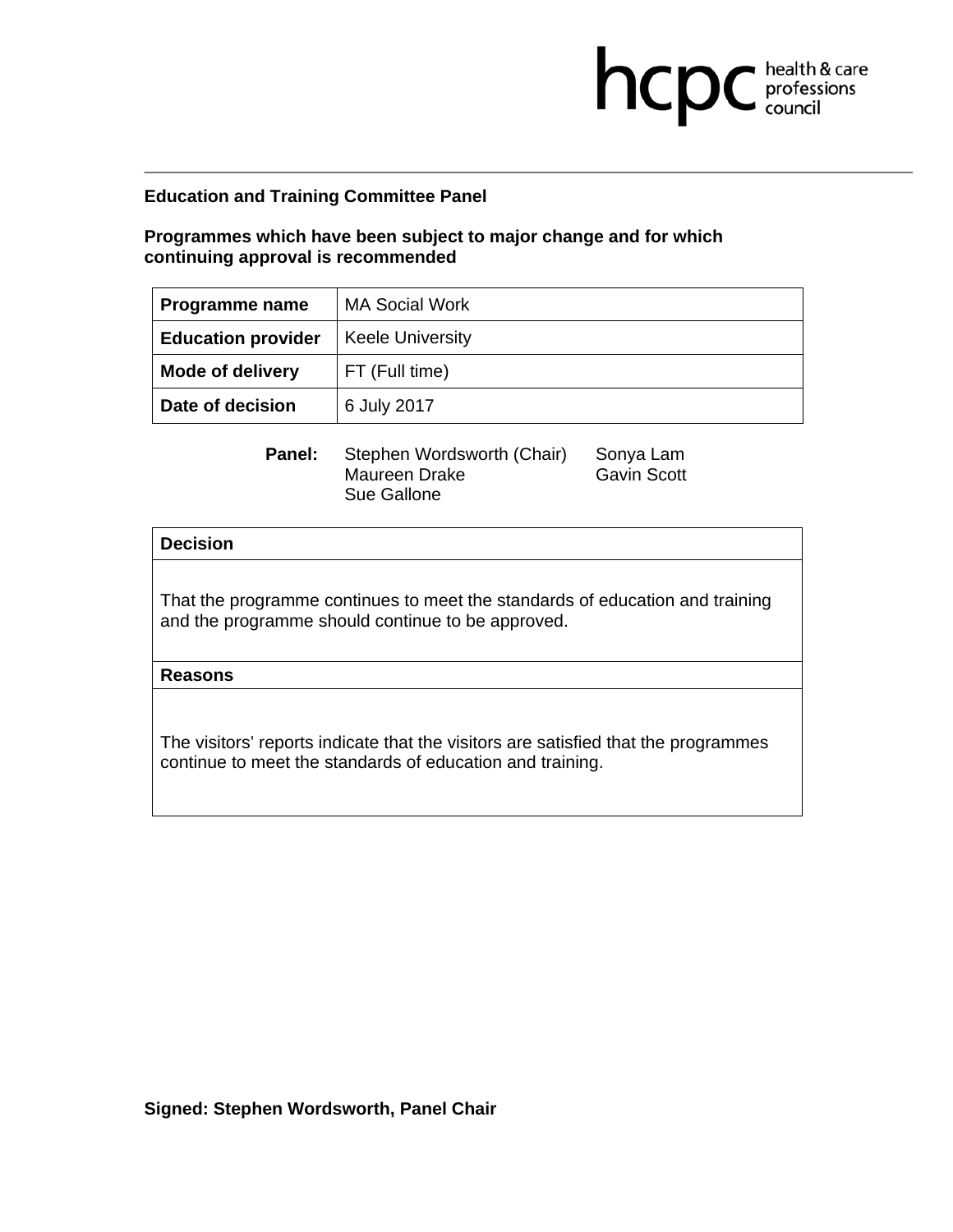**Programmes which have been subject to major change and for which continuing approval is recommended** 

| <b>Programme name</b>     | Non-Medical Prescribing (Level 7) |
|---------------------------|-----------------------------------|
| <b>Education provider</b> | <b>University of Salford</b>      |
| <b>Mode of delivery</b>   | FLX (Flexible)                    |
| Date of decision          | 6 July 2017                       |

**health & care** 

**Panel:** Stephen Wordsworth (Chair) Sonya Lam Maureen Drake Gavin Scott Sue Gallone

#### **Decision**

That the programme continues to meet the standards of education and training and the programme should continue to be approved.

**Reasons**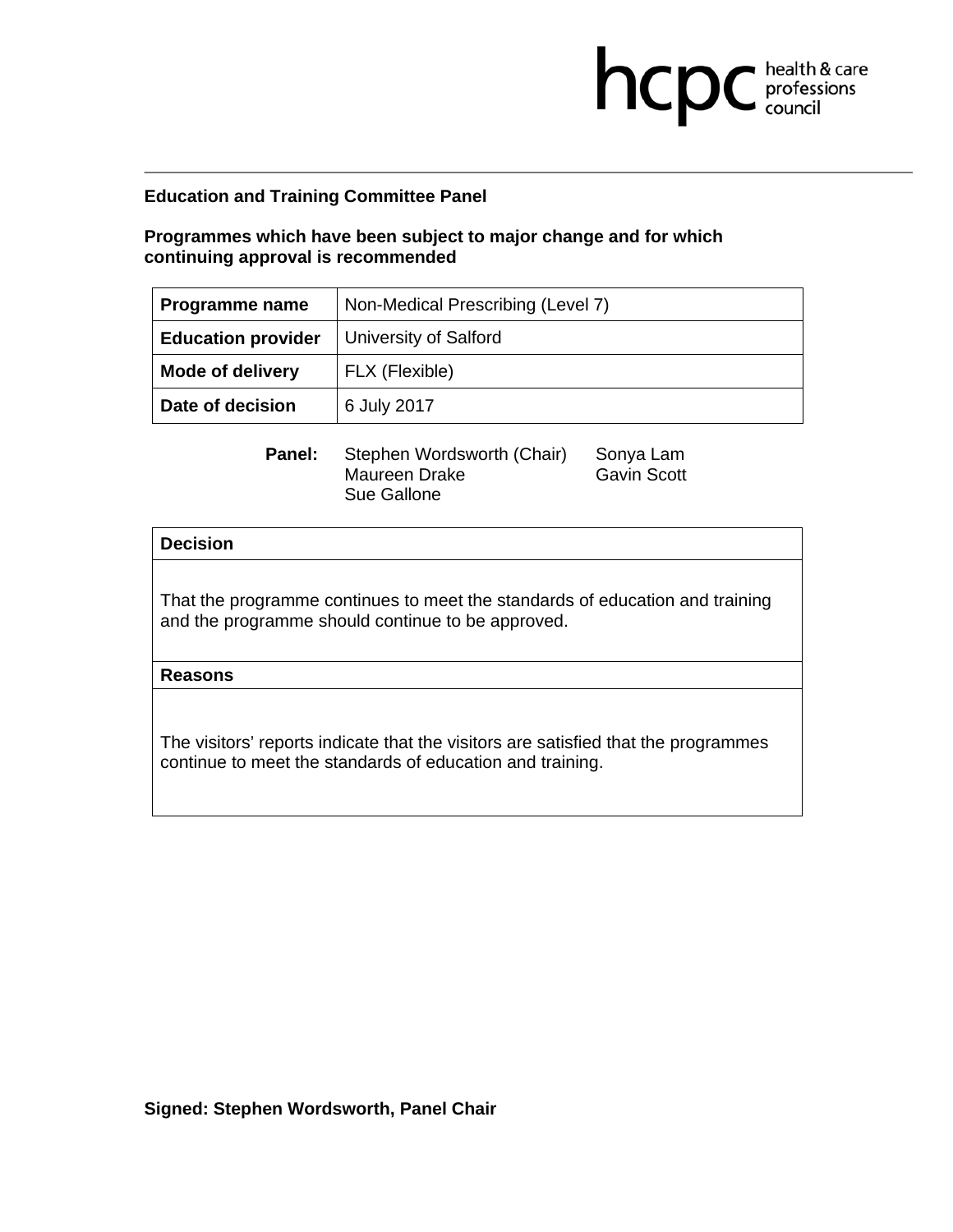# **Programmes which have been subject to major change and for which continuing approval is recommended**

| Programme name            | Non Medical Prescribing - Independent Prescribing |
|---------------------------|---------------------------------------------------|
| <b>Education provider</b> | <b>University of Salford</b>                      |
| <b>Mode of delivery</b>   | FLX (Flexible)                                    |
| Date of decision          | 6 July 2017                                       |

**health & care** 

**Panel:** Stephen Wordsworth (Chair) Sonya Lam Maureen Drake Gavin Scott Sue Gallone

### **Decision**

That the programme continues to meet the standards of education and training and the programme should continue to be approved.

**Reasons**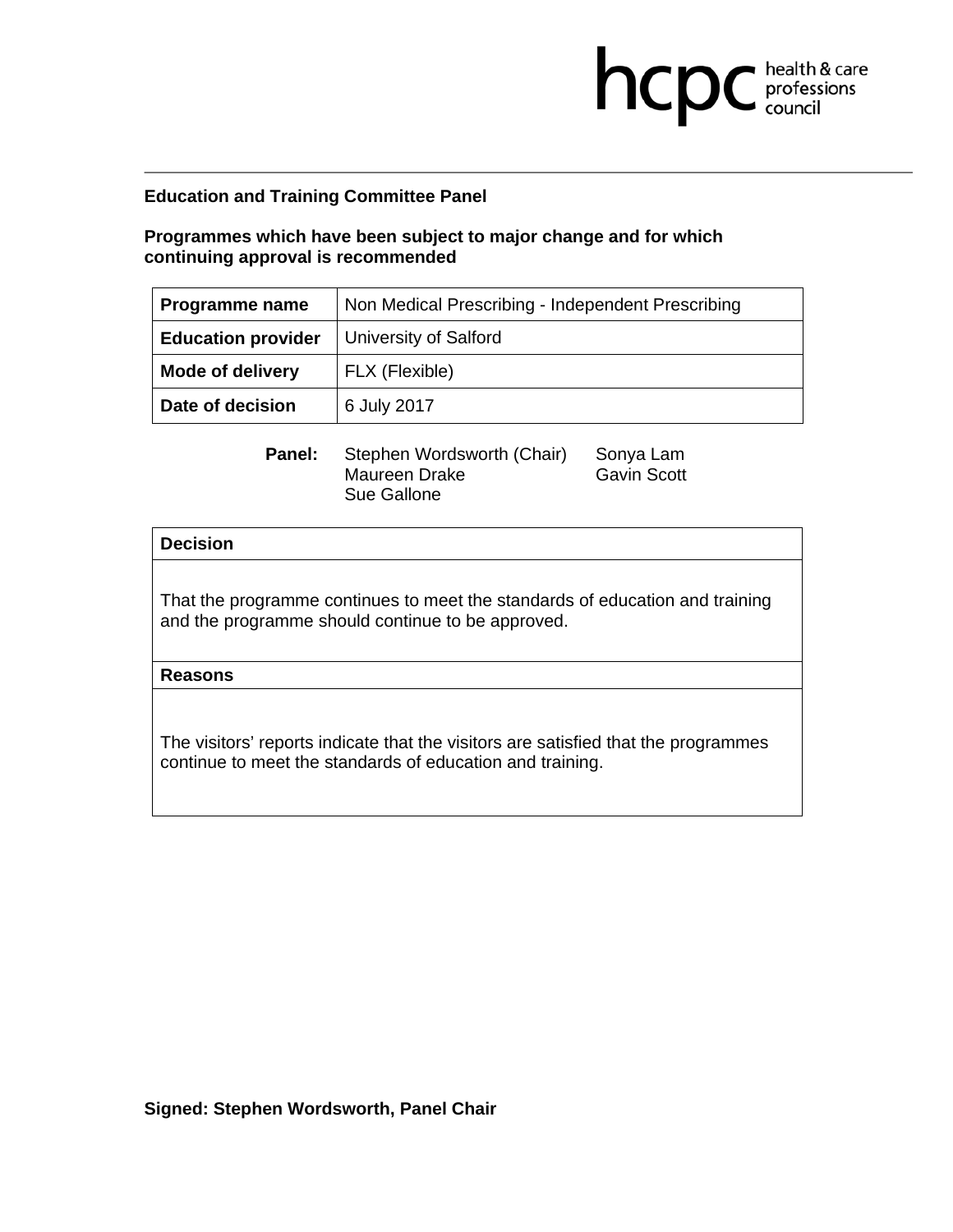**Programmes which have been subject to major change and for which continuing approval is recommended** 

| <b>Programme name</b>     | Non-Medical Prescribing (Level 6) |
|---------------------------|-----------------------------------|
| <b>Education provider</b> | <b>University of Salford</b>      |
| <b>Mode of delivery</b>   | FLX (Flexible)                    |
| Date of decision          | 6 July 2017                       |

**health & care** 

**Panel:** Stephen Wordsworth (Chair) Sonya Lam Maureen Drake Gavin Scott Sue Gallone

#### **Decision**

That the programme continues to meet the standards of education and training and the programme should continue to be approved.

**Reasons**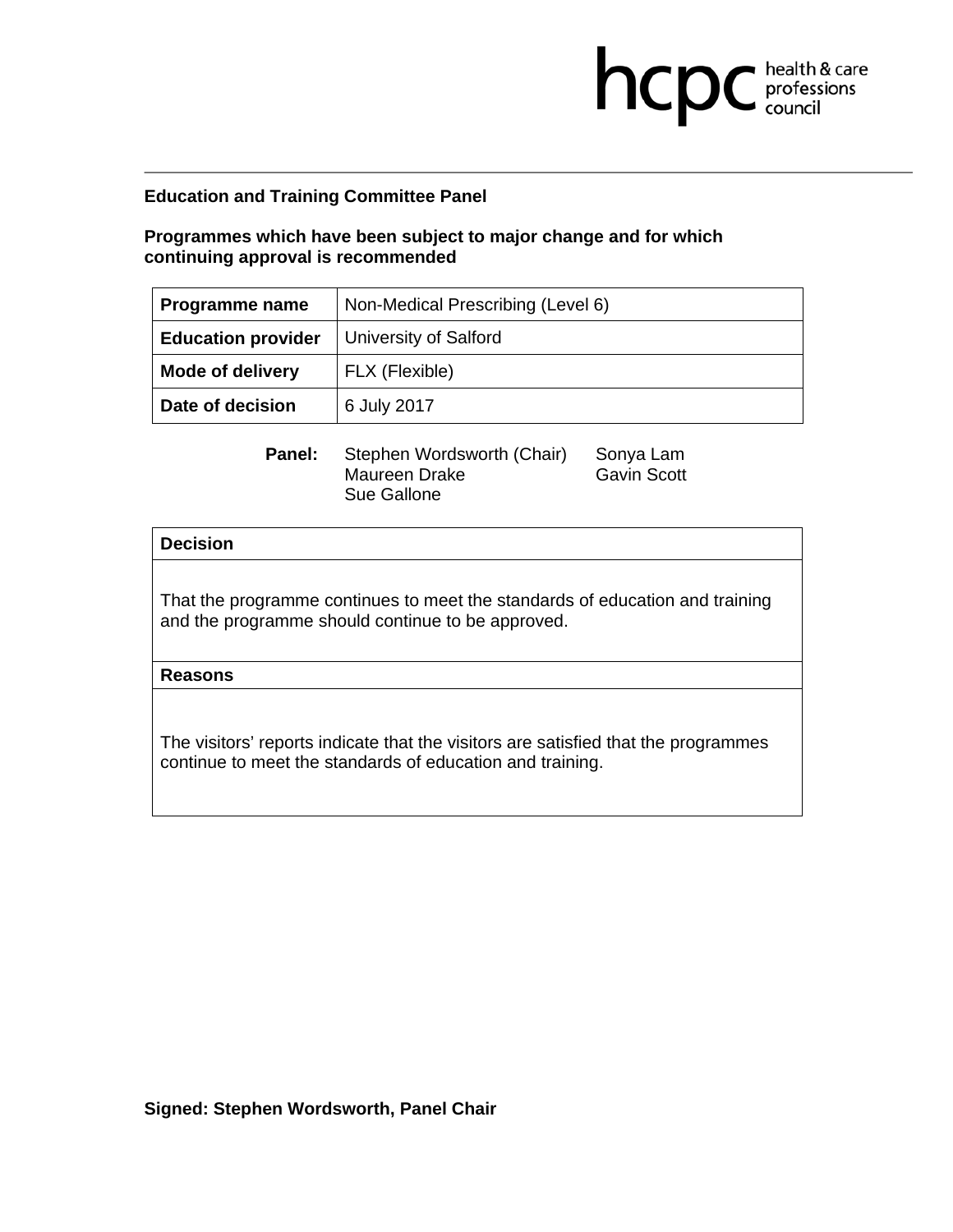# **Programmes which have been subject to major change and for which continuing approval is recommended**

| <b>Programme name</b>     | Doctorate in Counselling Psychology (DCounsPsy) |
|---------------------------|-------------------------------------------------|
| <b>Education provider</b> | <b>Teesside University</b>                      |
| <b>Mode of delivery</b>   | FT (Full time)                                  |
| Date of decision          | 6 July 2017                                     |

**health & care** 

**Panel:** Stephen Wordsworth (Chair) Sonya Lam Maureen Drake Gavin Scott Sue Gallone

### **Decision**

That the programme continues to meet the standards of education and training and the programme should continue to be approved.

**Reasons**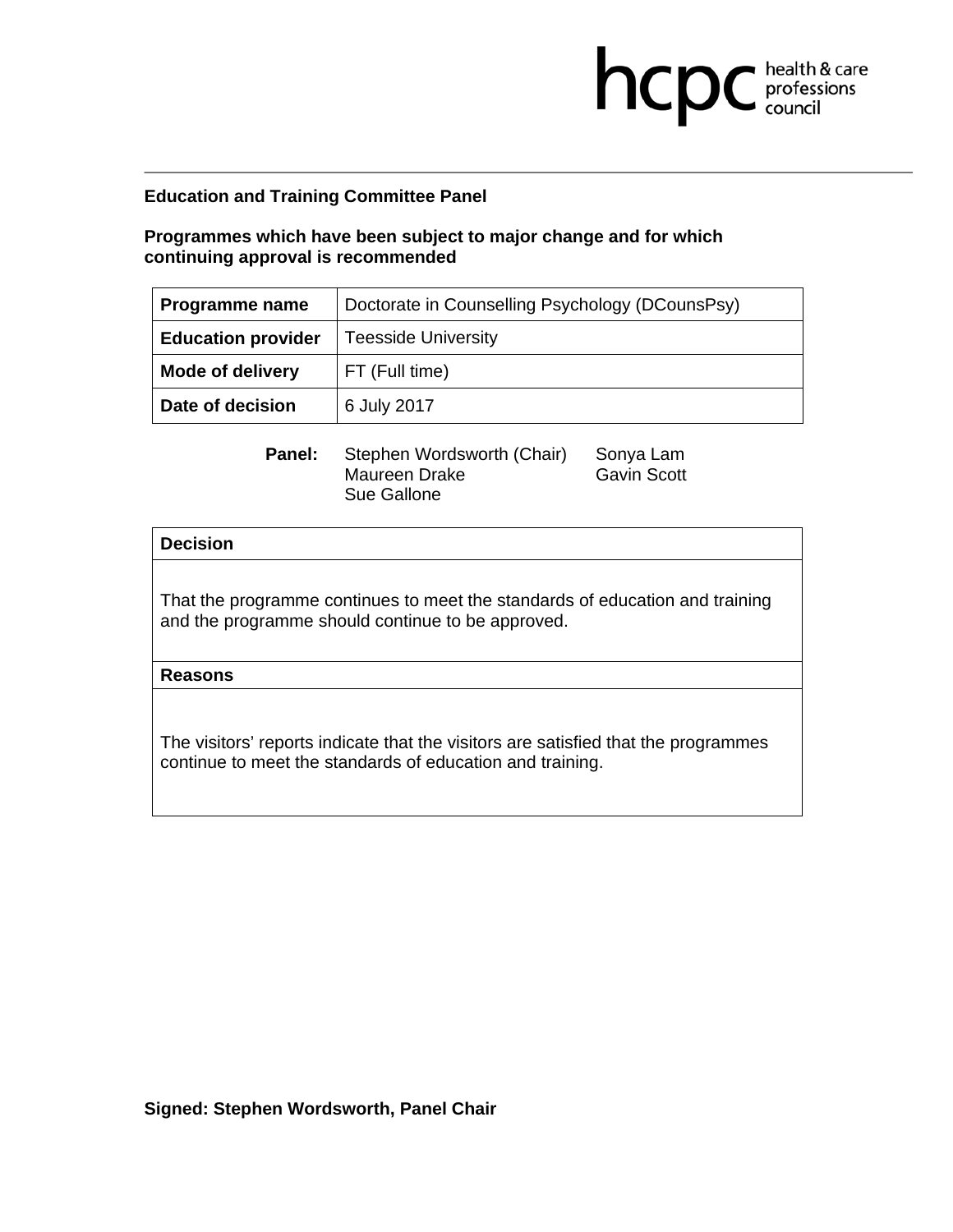# **Programmes which have been subject to major change and for which continuing approval is recommended**

| <b>Programme name</b>     | BSc (Hons) Radiotherapy and Oncology |
|---------------------------|--------------------------------------|
| <b>Education provider</b> | University of Suffolk                |
| <b>Mode of delivery</b>   | FT (Full time)                       |
| Date of decision          | 6 July 2017                          |

**health & care** 

**Panel:** Stephen Wordsworth (Chair) Sonya Lam Maureen Drake Gavin Scott Sue Gallone

### **Decision**

That the programme continues to meet the standards of education and training and the programme should continue to be approved.

**Reasons**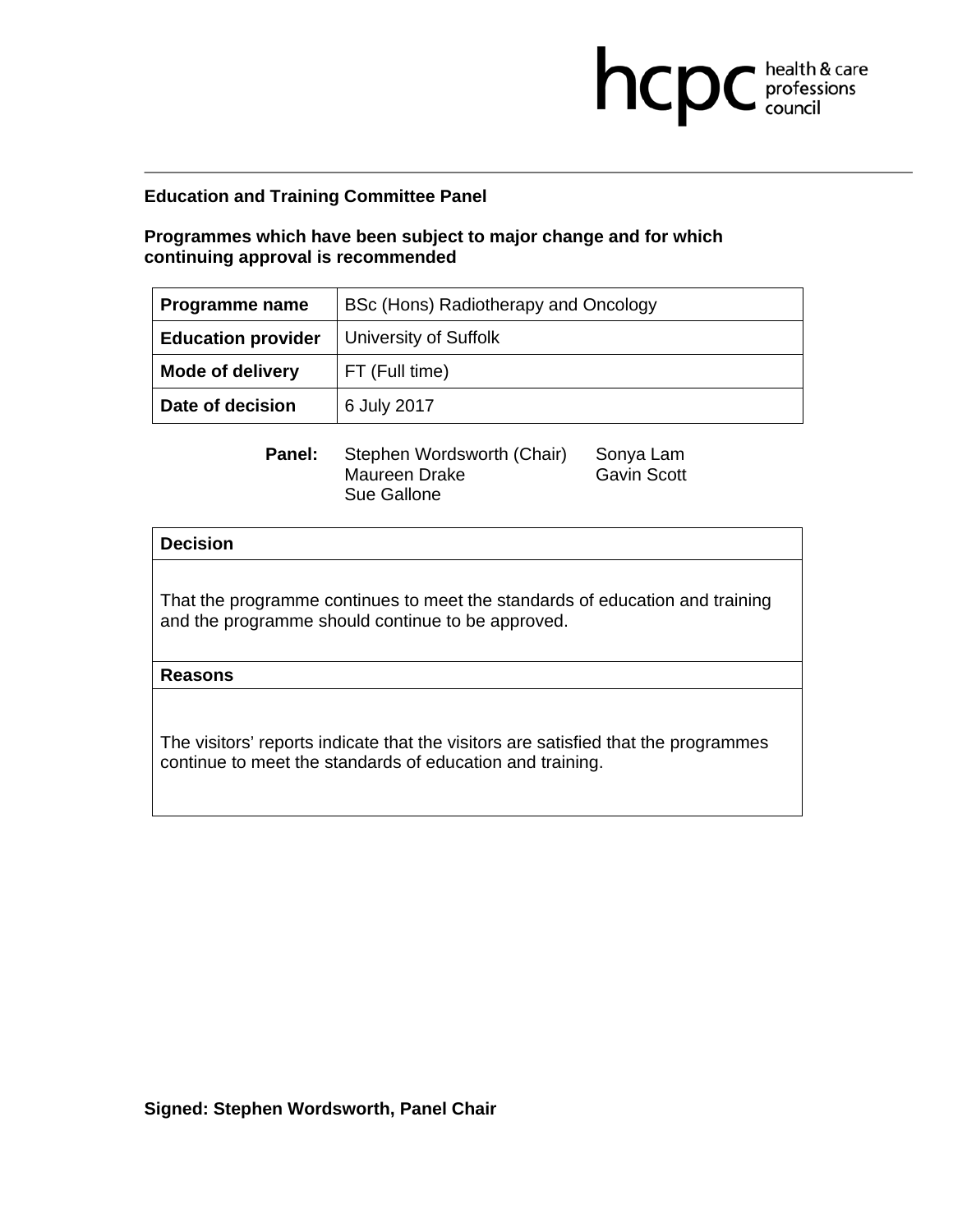**Programmes which have been subject to major change and for which continuing approval is recommended** 

| Programme name            | Non Medical Prescribing Programme |
|---------------------------|-----------------------------------|
| <b>Education provider</b> | University of Wolverhampton       |
| <b>Mode of delivery</b>   | PT (Part time)                    |
| Date of decision          | 6 July 2017                       |

**health & care** 

**Panel:** Stephen Wordsworth (Chair) Sonya Lam Maureen Drake Gavin Scott Sue Gallone

### **Decision**

That the programme continues to meet the standards of education and training and the programme should continue to be approved.

**Reasons**